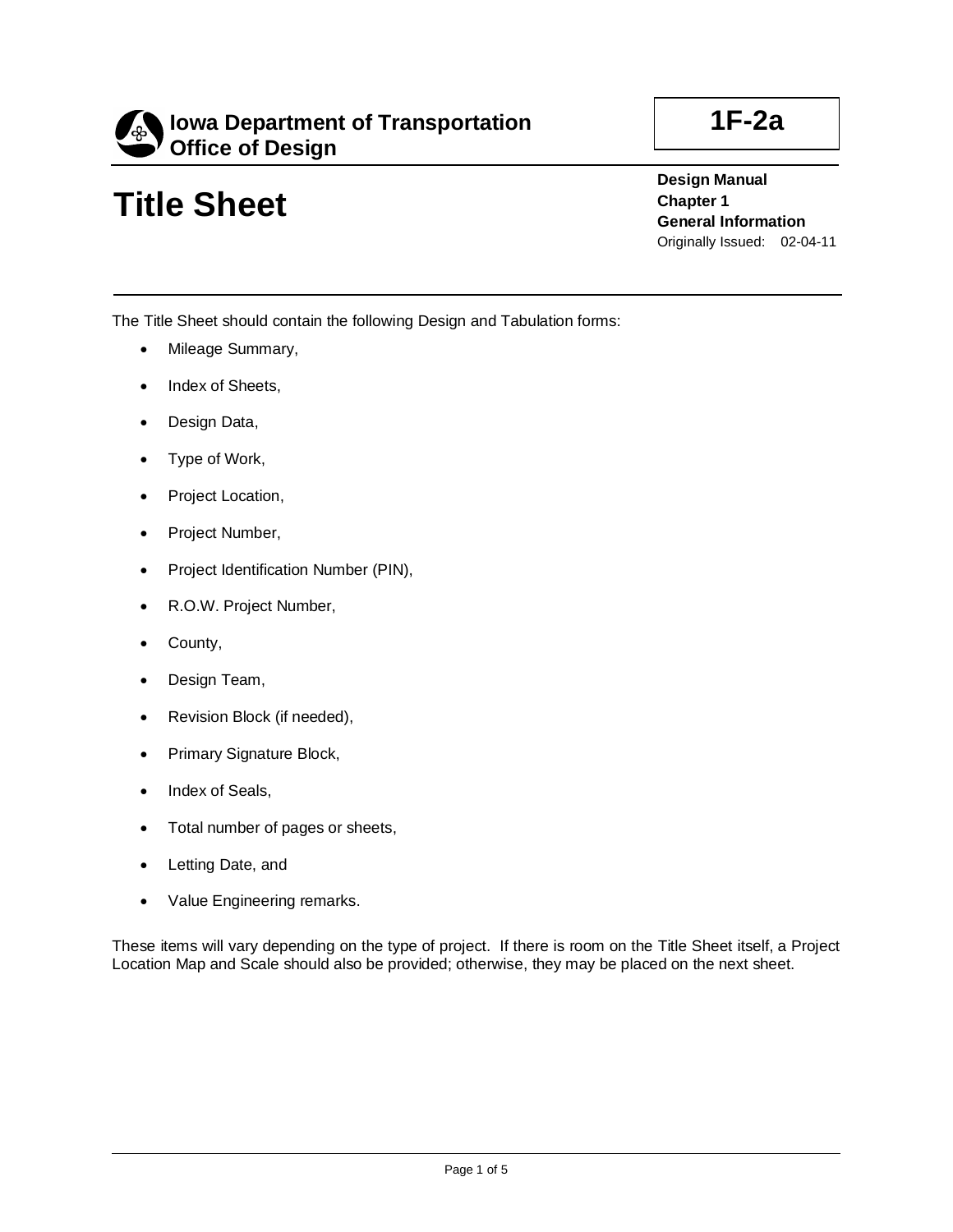#### **Mileage Summary**

The mileage summary (see Figure 1) provides a table in linear feet and miles of the lengths of project divisions (when applicable), equation corrections, bridges, and large box culverts. The Office of Transportation Data uses this information. The mileage summary will remain basically the same for a grading, paving, and resurfacing project.

| <b>MILEAGE SUMMARY</b> |                                        |          |              |  |
|------------------------|----------------------------------------|----------|--------------|--|
| DIV.                   | LOCATION                               | LIN. FT. | <b>MILES</b> |  |
|                        | Rural:                                 |          |              |  |
|                        | Sta. 10+00.00 to Sta. 25+32.26         | 1532.26  |              |  |
|                        | Equation: Sta. 18+75.00 (Back) =       |          |              |  |
|                        | Sta. 18+94 50 (Ahead)                  |          |              |  |
|                        | (Shortens Line)                        | 19.50    |              |  |
|                        | Deduct Bridge at Sta. 21+32.00         | 125.00   |              |  |
|                        | Total Length of Roadway in Division 1  | 1387 76  | 0.263        |  |
|                        | Total Length of Bridge in Division 1   | 125.00   | 0.024        |  |
|                        | Total Length of Division 1             | 1512.76  | 0.287        |  |
| $\overline{2}$         | Urban:                                 |          |              |  |
|                        | Sta. 25+32.26 to Sta. 35+32.26         | 1000.00  |              |  |
|                        | Equation: Sta. 35+32.26 (Back) =       |          |              |  |
|                        | Sta. 36+50.00 (Ahead)                  |          |              |  |
|                        | Sta. 36+50.00 to Sta. 62+50.00         | 2600.00  |              |  |
|                        | Omit Bridge at Sta. 53+20.00           | 498.00   |              |  |
|                        | Total Net Length of Division 2         | 3102.00  | 0.587        |  |
|                        |                                        |          |              |  |
|                        | Total Net Length of Roadway in Project | 4489.76  | 0.850        |  |
|                        | Total Net Length of Bridge in Project  | 125.00   | 0.024        |  |
|                        | Total Net Length of Project            | 4614.76  | 0.874        |  |

**Figure 1:** Sample Mileage Summary with equations.

Divisions terminate where a change in funding occurs across (i.e. perpendicular to) the centerline or when a project identification is changed, for example county lines or city corporate lines. A county or corporate line that borders a roadway (see Figure 4) is not considered a termination point for a division. All project lengths should be given in feet with an accuracy of one hundredth of a foot. The total and net length of each division is also given in to the nearest one thousandths of a mile.

Equation corrections should be shown in the mileage summary. Once they have been determined, they should be added or subtracted to obtain the proper project length of the project.

#### **Bridges**

Bridge lengths (either out to out distance or paving notch) should be accounted for in the mileage summary by including, omitting, or deducting their respective lengths. Bridge lengths should be included in the roadway length only when resurfacing of the bridge floor is part of the work being done on the project. Bridge length should be omitted in projects where no work is being done on the bridge.

On projects where a bridge is being built or improved, the length should be deducted from the roadway project length. A total bridge length should be shown for the division and/or project and should be included in the total project length.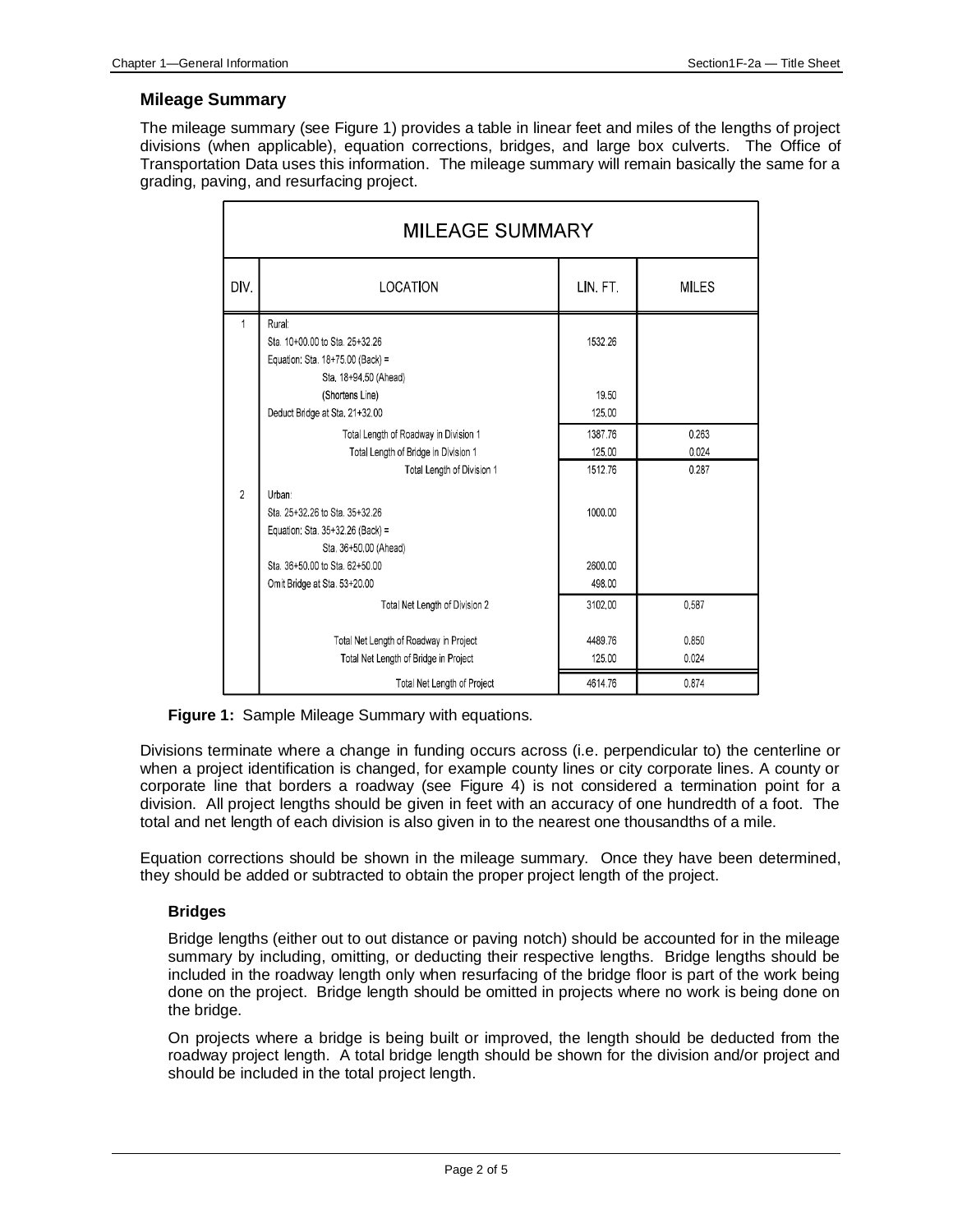#### **Culverts**

Box culverts which have a span of more than 20 feet measured along centerline between inner faces of outside walls, and including inner walls of any multiple structure (see Figure 2) are treated in the same manner as a bridge.



**Figure 2:** Box culvert dimension for Mileage Summary.

#### **Projects with no Mileage Summary**

Some projects, for example resurfacing a small intersection or a bridge replacement project, will not have a mileage summary. If a project does not have a mileage summary, use the notation shown in Figure 3. Projects with no mileage summary will be located on the location map by a small circle and a PROJECT LOCATION label.

# **NO MILEAGE SUMMARY**

**Figure 3:** Notation for projects with no mileage summary.

#### **Mile Post**

The Iowa Pavement Management System uses the milepost system for project location, data collection, and analysis. In order to ensure the integrity of the project history files, it has been determined that the Office of Design will locate all design projects by milepost limits which have a structural impact on the roadway, for example overlays, widening units, subdrain installation, inlays, reconstruction, etc.

Obtain route milepost number for one or more key locations within project limits and determine appropriate mileposting of beginning and ending points of project. Show these milepost numbers as part of the Project Location Map on the Title Sheet. For metric projects on roadways originally surveyed in English, provide station equations at the beginning and end of the project on the plan and profile sheets. They may also be provided on the Project Location Map. Care must be given to ensure correct mileposting where dual numbered routes exist or where route relocations require equations in mileposting. Figure 4 provides an example.



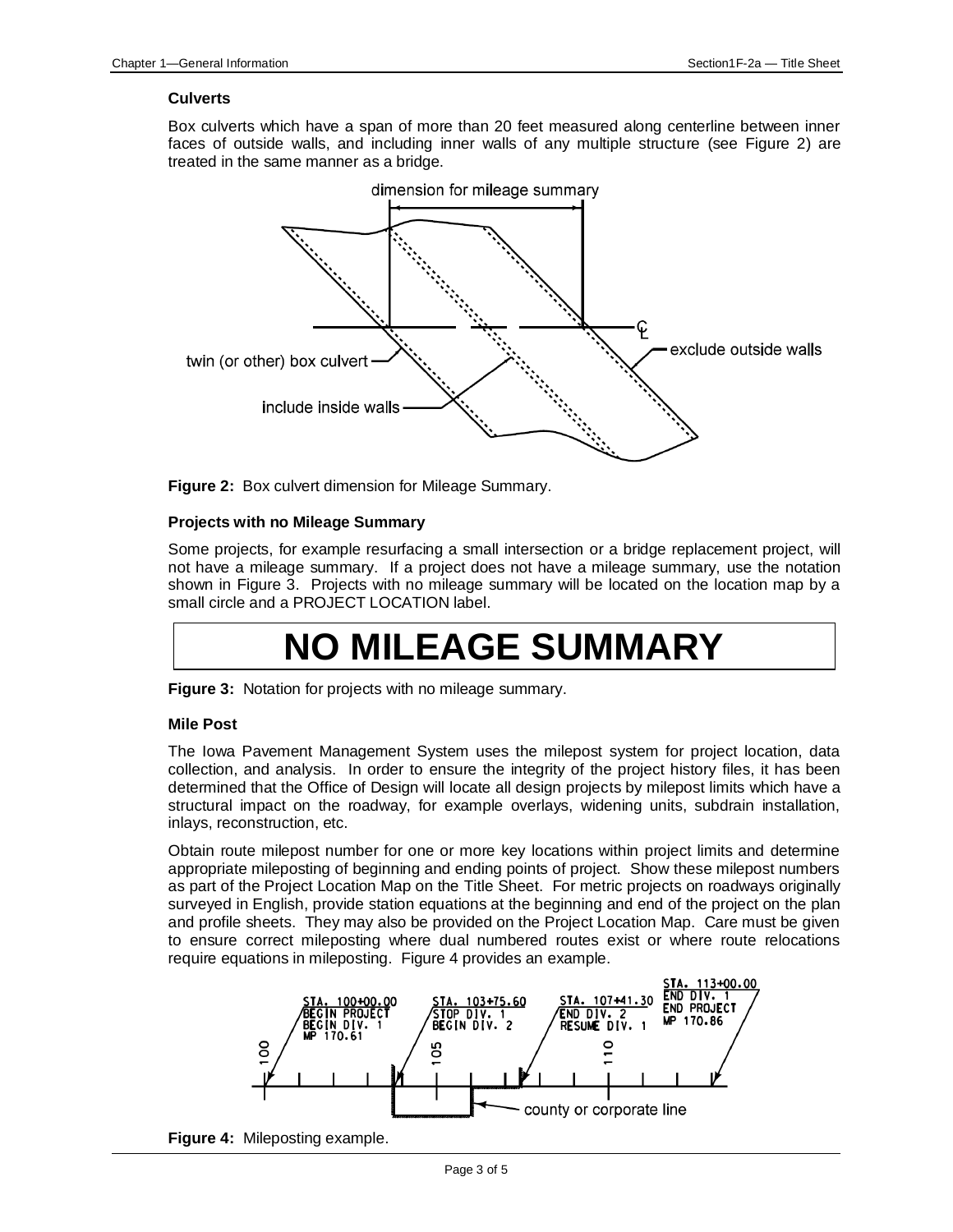#### **Index of Sheets**

The Index of Sheets provides a listing of all of the sheets included in a project. Section  $1E-2$  explains the numbering system to be used.

#### **Design Traffic Data**

The Design Traffic Data consists of major controls or services for which a highway is designed.

#### **Other Information**

The following information should also be included.

#### **Type of Work**

This provides the statement of the work to be performed, for example HMA RESURFACING WITH MILLING, or PCC PAVEMENT - NEW. This statement is tied to the work type code. Refer to a table of work type codes for proper code descriptions. Contact the Office of Contracts for work types not listed in the table of work type codes. This must exactly match the work type in Project Scheduling System.

#### **Project Location**

This provides a brief statement of the project location. This must exactly match the project description in Project Scheduling System.

#### **Project Location Map and Scale**

The Title Sheet should also provide a map of the project location along with a scale. A small Iowa state map with the county or counties involved marked, see Figure 5, should be a part of the project location map.



**Figure 5:** Sample state map to be used as part of the project location map.

If the project is such that a large map is required, or if the tab sheets fill a large enough area that placing a map on the Title Sheet isn't possible, the map and scale may instead be placed on the next sheet. If the map and scale are placed on the next sheet, a note should be placed on the Title Sheet referring to the project location map, see Figure 6.

| For Project Location Map |  |
|--------------------------|--|
| Refer to Sheet A.2       |  |

**Figure 6:** Project map location box.

[Project Number](01b-01/ProjectNumber.pdf) and [Project Identification Numbers \(PINs\)](01b-01/PIN.pdf)

The Project Number should be listed in the upper left, upper right and lower right of the Title Sheet. The segment and section PINs should be listed in the upper right of the Title Sheet. These numbers should match the project numbers in the **Project Scheduling System**.

#### **R.O.W. Project Number**

The R.O.W Project Number should be located in the upper right of the Title Sheet. This number should match the ROW number in the [Project Scheduling System.](01b-01/PSS.pdf)

#### **County**

The county in which the project takes place should be listed in the center and at the bottom of the Title Sheet. If the project is located in more than one county, the county in which the project begins should be listed first.